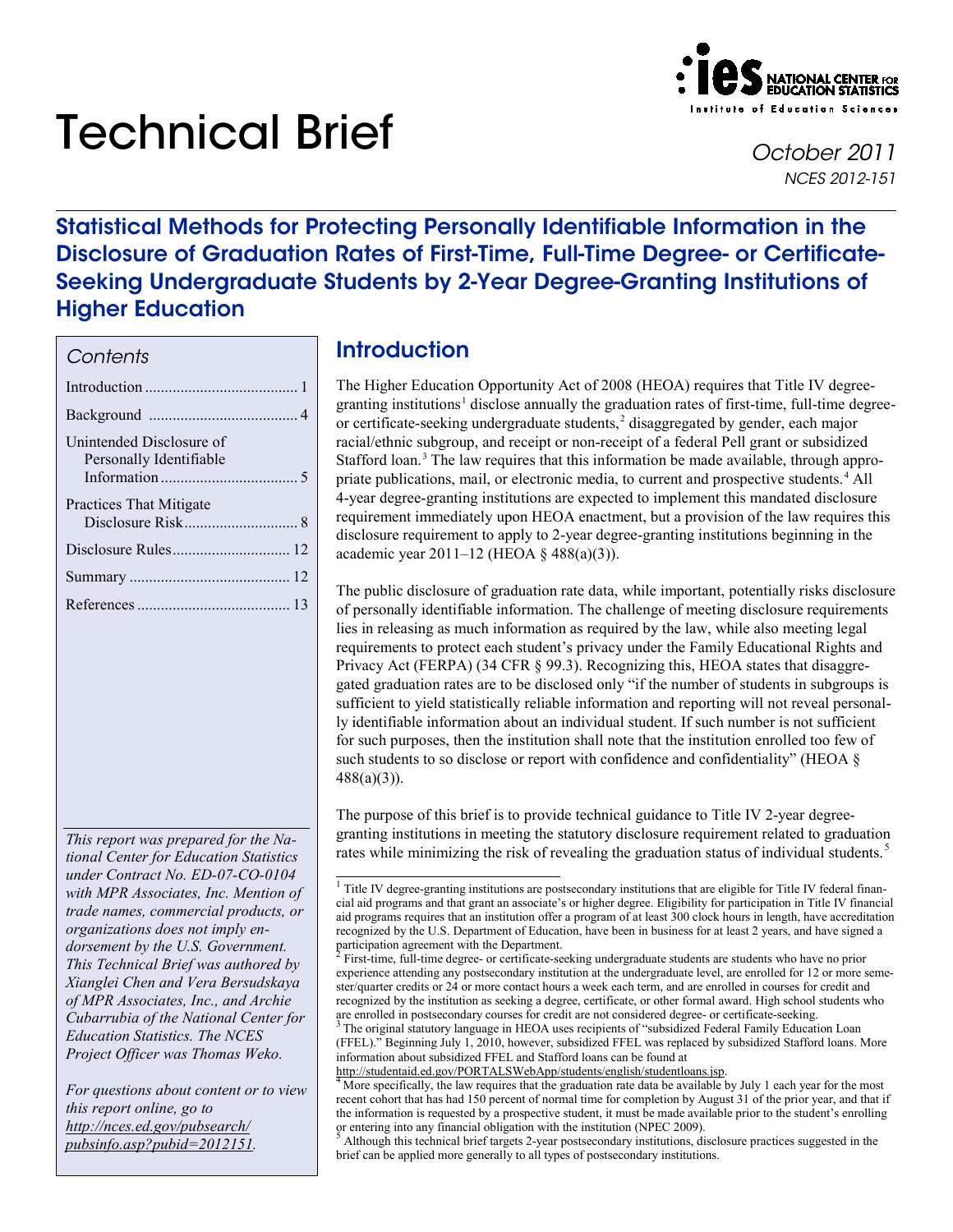Adapted from *Statistical Methods for Protecting Personally Identifiable Information in Aggregate Reporting* (Seastrom  $2010b$ ), <sup>[6](#page-1-0)</sup> this brief includes a summary of key definitions, a brief discussion of background information, a review of current disclosure practices used by institutions, and a discussion of some practices for balancing disclosure and confidentiality. The brief

concludes with a set of recommended rules that postsecondary institutions can apply to disclosure of graduation rate data required by the HEOA. It is important to emphasize that disclosure rules described in this brief aim only to meet the requirements of HEOA for disclosure of graduation rates. These rules may not apply to other disclosure or reporting requirements.

## *Definitions of Terms*

This box provides the definitions of some commonly used terms related to the disclosure and protection of personally identifiable information. These definitions may not be universally accepted and are intended to provide understanding of the terms used in this brief. These definitions come directly from *Statistical Methods for Protecting Personally Identifiable Information in Aggregate Reporting* (Seastrom 2010b), and *Information Required to Be Disclosed Under the Higher Education Act of 1965: Suggestions for Dissemination* (NPEC 2009).

**Personally identifiable information** includes the name and address of the student and his or her family; a personal identifier, such as the student's Social Security Number, student number, or biometric record; other indirect information, such as the student's date and place of birth and mother's maiden name; other information that, alone or in combination, is linked or linkable to a specific student in such a way as to allow a reasonable person in the school community without personal knowledge of relevant circumstances to identify a student with reasonable certainty; and information based on a targeted request (34 CFR § 99.3; Seastrom 2010b).

**Disclosure** means to permit access to or release, transfer, or other communication of personally identifiable information contained in education records by any means including oral, written, or electronic means, to any party except the party identified or the party that provided or created the record. To avoid disclosures, whenever possible, data about individual students should be combined with data from a sufficient number of other students to disguise the attributes of a single student. When this is not possible, data about small numbers of students should not be published (34 CFR § 99.3; Seastrom 2010b).

**Disclosure requirement** is information that an institution is required to disseminate or make available to other parties, such as students or their families, through appropriate publications, mail, or electronic media. Disclosure requirement differs from "reporting requirement." The latter is information that must be submitted to the U.S. Department of Education or other agencies. Disclosure and reporting requirements, however, sometimes overlap. For certain information, such as graduation rates, both requirements may apply, requiring postsecondary institutions both to make the information publicly available and to report the data to the U.S. Department of Education (NPEC 2009).

**Suppression** refers to withholding information from publication. Some information is withheld from publication in a table to protect data based on small counts, because releasing the information likely would lead to a disclosure. Other information is withheld from publication in a table to prevent calculations of the data based on small counts that could lead to identifying specific students; this is known as "complementary suppression" (Seastrom 2010b).

<span id="page-1-0"></span> 6 Released by the National Center for Education Statistics at the U.S. Department of Education in 2010, this technical brief provides guidance to states in meeting reporting requirements for public elementary and secondary institutions that receive federal funds and also meeting the legal requirements to protect each student's personally identifiable information as required by FERPA.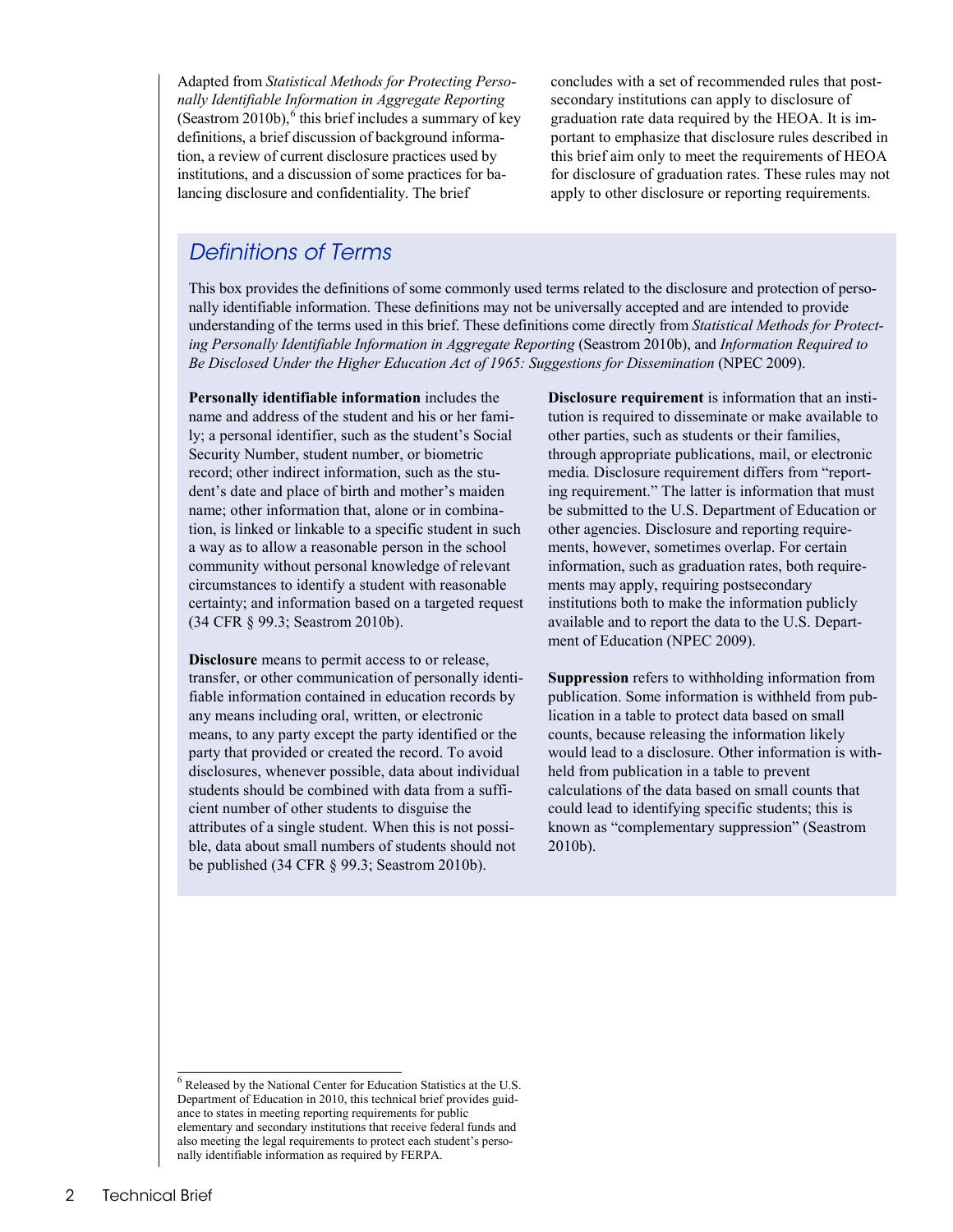## **Background**

The federal government's involvement in collecting and reporting postsecondary institutions' graduation rates started with the enactment of the Student Right to Know Act (SRK) in 1990 (Cook and Pullaro 2010). This Act requires postsecondary institutions receiving Title IV funds to submit an annual report to the Department of Education containing information on enrollment and graduation rates disaggregated by gender, race/ethnicity, receipt of athletic scholarships, and type of sport. To help colleges comply with SRK, the National Center for Education Statistics (NCES) of the Department of Education created a new survey component, the Graduation Rate Survey (GRS), in the Integrated Postsecondary Education Data System  $(IPEDS)<sup>7</sup>$  $(IPEDS)<sup>7</sup>$  $(IPEDS)<sup>7</sup>$  in 1997 to collect annual data on graduation

rates from all Title IV degree-granting institutions.<sup>[8](#page-2-1)</sup> To push for more institutional accountability and better consumer information on graduation rates, the 2008 HEOA called for wider disclosure of institutional graduation rates and mandated that each institution annually disclose graduation rates at 150 percent of normal time for first-time, full-time degree- or certificate-seeking undergraduate students by gender, race/ethnicity, and receipt of Pell grants or subsidized Stafford loans (see the box below for an example of computation of graduation rates at 150 percent of normal time). An institution may choose to disclose this information through its website or distribute a paper copy to current or prospective students upon request.

# *Computation of Graduation Rates in the Graduation Rate Survey (GRS)*

The Graduation Rate Survey (GRS) of IPEDS collects data on graduation rates annually from all Title IV degree-granting institutions. The survey focuses only on first-time, full-time degree- or certificateseeking undergraduate students and calculates graduation rates for individual institutions (i.e., the rates of students who start and finish at the same institution). Specifically, graduation rates in the GRS are calculated as the total number of first-time, full-time degree- or certificate-seeking undergraduates in a cohort who attained a degree, certificate, or other formal award (from the institution where they entered) within 100 percent, 150 percent, and 200 percent of normal completion time divided by the total number of first-time, full-time degree- or certificate-seeking undergraduates in the cohort. Normal completion time is the amount of time necessary for a student to complete all requirements for a degree or certificate, according to the postsecondary institution's policy. This is typically 4 years for a bachelor's degree and 2 years for an associate's degree. The percentages of 100, 150, and 200 of normal completion time correspond, respectively, to 4, 6, and 8 years for a bachelor's degree and 2, 3, and 4 years for

an associate's degree. More information about graduation rates in the GRS is available at [http://nces.ed.](http://nces.ed.gov/ipeds/glossary/index.asp?searchtype=term&keyword=graduation+rate) [gov/ipeds/glossary/index.asp?searchtype=term&](http://nces.ed.gov/ipeds/glossary/index.asp?searchtype=term&keyword=graduation+rate) [keyword=graduation+rate.](http://nces.ed.gov/ipeds/glossary/index.asp?searchtype=term&keyword=graduation+rate) 

HEOA permits institutions to exclude from graduation rate calculations those students who leave school to serve in the Armed Forces, on official church missions, or with a federal foreign aid service, or those who die or become totally and permanently disabled. If an institution has 20 percent or more of such students, however, the institution may include these students in the graduation rate calculations, but allow for the time period these students were not enrolled due to their service by adding that time period to the time used in the calculations (NPEC 2009).

There are many ways of calculating graduation rates (Cook and Pullaro 2010). Though the GRS method generates standardized graduation rates that can be compared across institutions, institutions are not required to compute graduation rates this way when complying with HEOA graduation rate disclosure requirements.

<span id="page-2-1"></span><span id="page-2-0"></span> $\overline{a}$ <sup>7</sup> Created in 1986, the Integrated Postsecondary Education Data System (IPEDS) is a set of interrelated surveys conducted annually by NCES. Institutions participating in federal student aid programs (Title IV) are required by the Higher Education Act of 1965 to report data on enrollments, degree completions, graduation rates, faculty and staff, finances, institutional prices, and student financial aid. IPEDS is the primary vehicle for reporting this information to the U.S. Department of Education. Data collected through IPEDS are available to the public through the IPEDS Data Center ( [http://nces.ed.gov/ipeds/datacenter/\)](http://nces.ed.gov/ipeds/datacenter/).

 $\overline{\phantom{a}}$ <sup>8</sup> Beginning in 2007, GRS no longer required institutions to report graduation rates for scholarship athletes [\(http://nces.ed.gov/ipeds/glossary/?charindex=G\).](http://nces.ed.gov/ipeds/glossary/?charindex=G)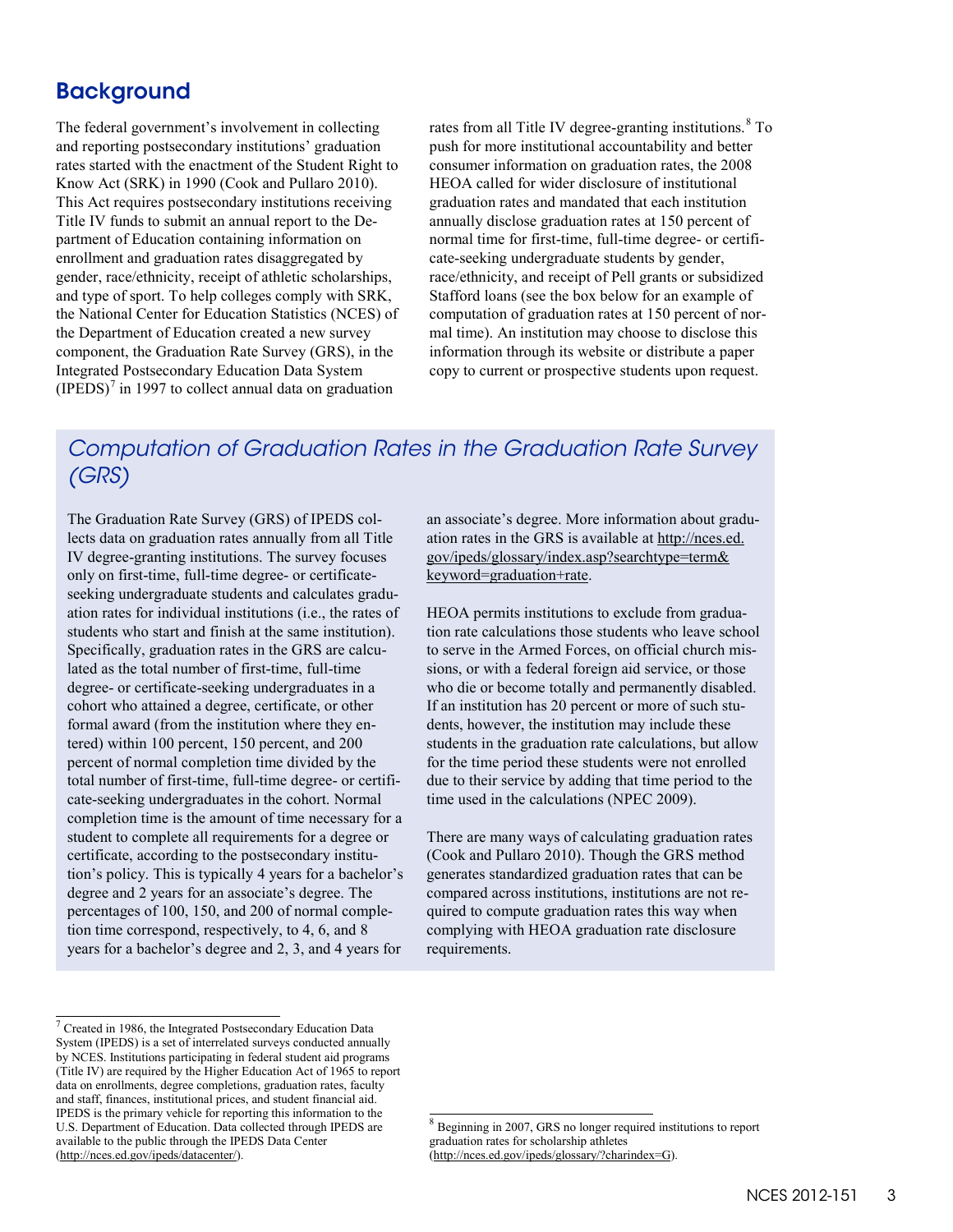To help postsecondary institutions identify and meet their obligation to disclose information as required by HEOA, the Department of Education commissioned a working group of the National Postsecondary Education Cooperative (NPEC) to prepare a report providing technical guidance on how institutions can make the HEOArequired disclosure information more accessible and understandable to consumers (NPEC 2009). Specifically, the group recommended that institutions: (1) focus both on compliance and communication; (2) develop a single web page on the institution's website to provide hyperlinks to the disclosed information; (3) minimize searching by adopting a "3-click" approach; (4) use consumer-friendly labels and language and avoid technical jargon; and (5) use a common set of content titles.

Although full compliance with HEOA graduation rate disclosure for 2-year institutions is not required until

academic year 2011–12, many 2-year institutions already have started to publish graduation rates online. A review of 30 community college websites revealed wide variation in methods used and content disclosed.<sup>[9](#page-3-0)</sup> Some colleges posted graduation rates directly on their website, others published them as reports, and a few provided links to the community college system or institutional research office that maintains these statistics in a more centralized way. While a few colleges published only overall graduation rates for first-time, full-time degree- or certificate-seeking students, others published the disaggregated rates by gender and race/ethnicity. Some provided rates only as percentages, others published detailed unsuppressed counts, and a few supplied both percentages and counts. No community college in the sample of 30 used suppression or other methods to ensure nondisclosure of individually identifiable information.

<span id="page-3-0"></span> 9 Authors performed a web search using "Student Right-to-Know 2 year community college" as key words. Thirty colleges from the first four pages of hits were examined. These colleges were located in 20 different states. All but one college posted graduation rates on their websites.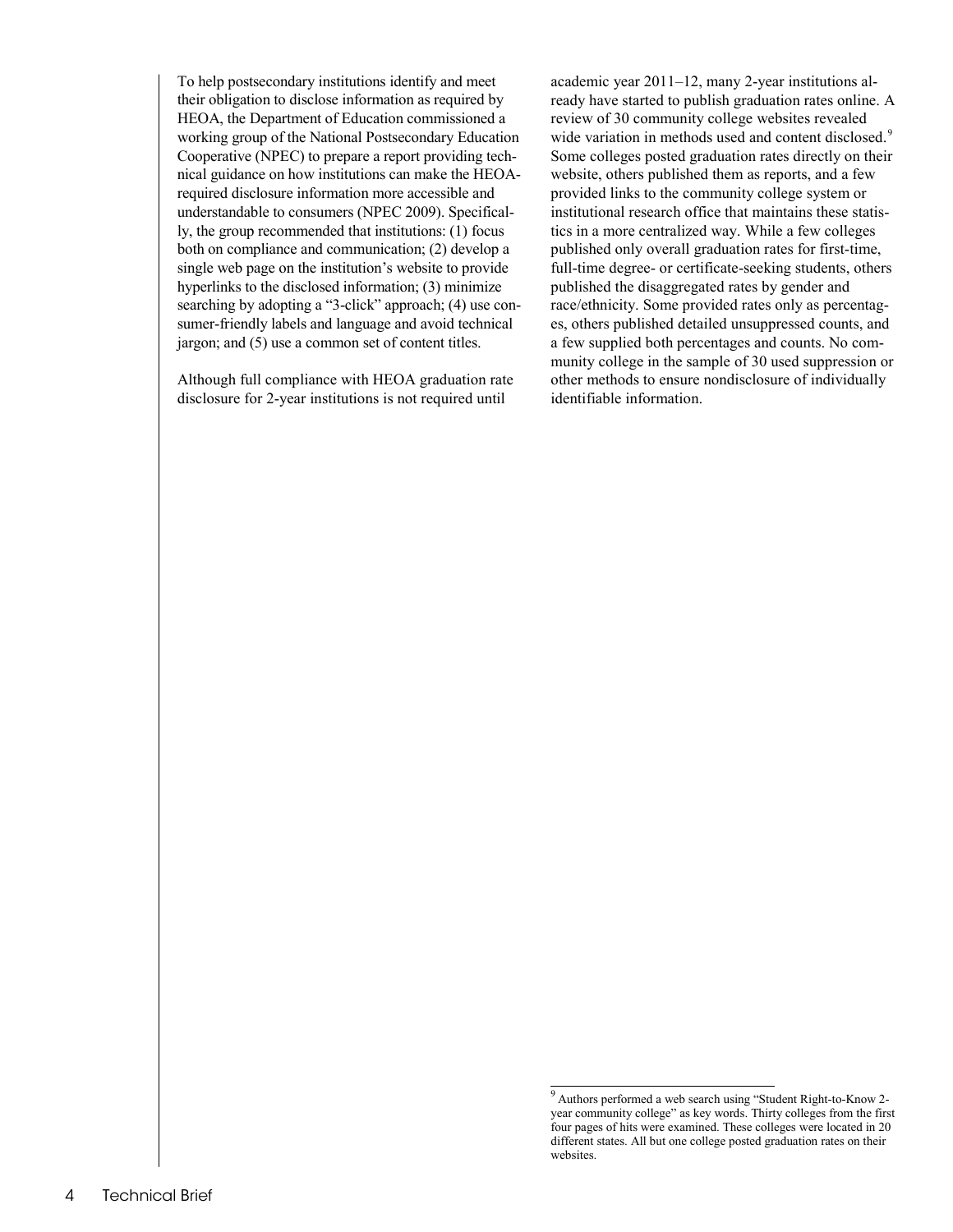# Unintended Disclosure of Personally Identifiable Information

There are three types of disclosure*—authorized, unauthorized,* and *inadvertent* (Seastrom 2010a). Authorized disclosure allows specific users (e.g., school officials) to access personally identifiable information in student records without the written consent of the parent or eligible student. An unauthorized disclosure occurs when personally identifiable information from a student's record is made available to a third party who has no legal authority to access the information. An inadvertent disclosure occurs when information about an individual is unintentionally revealed through information released to the public. For example, some data in a table might allow users to identify an individual student or reveal sensitive or confidential information about a student. This brief focuses only on preventing *inadvertent disclosure*.

When colleges release information about students' outcomes, they typically release aggregated data for groups of students rather than information about individual students. Even with aggregation, however, unintended disclosure of personal information may occur. Several examples below illustrate how some disclosure practices used by community colleges reveal the graduation status of individual students in reporting aggregated data. Note that all data in the examples below are hypothetical to prevent identification of such colleges.

**Example 1.** Community College A posted on its website the counts of first-time, full-time degree- or certificate-seeking students in fall 2007 and students in this cohort who graduated within 150 percent of normal program completion time (i.e., completed a 2-year program within 3 years) (table 1). Data are reported for both male and female students and for five major racial/ethnic groups. The table shows that there was one American Indian/Alaska Native student enrolled as a first-time, full-time degree- or certificate-seeking student in 2007, and that this student did not graduate within 150 percent of normal time. This information results in disclosure because anyone who knows this individual student would then learn his or her graduation status from the table.

The table further shows that among 14 Black students enrolled as first-time, full-time degree- or certificateseeking students in Community College A in 2007, one graduated within 3 years. This also is a disclosure because this graduate then knows that the remaining 13 Black students were not awarded a degree or certificate by Community College A within 3 years.

#### Table 1. Number of first-time, full-time degreeor certificate-seeking students at Community College A in 2007 and number of these students who graduated from this college within 150 percent of normal time, by gender and race/ethnicity

|                               |          | Number of<br>students<br>who |
|-------------------------------|----------|------------------------------|
|                               | Number   | graduated                    |
|                               | of       | within 150                   |
|                               | students | percent of                   |
|                               | enrolled | normal                       |
|                               | in 2007  | time                         |
| Total                         | 125      | 53                           |
| Gender                        |          |                              |
| Male                          | 37       | 17                           |
| Female                        | 88       | 36                           |
| Race/ethnicity                |          |                              |
| White                         | 70       | 40                           |
| <b>Black</b>                  | 14       | 1                            |
| Hispanic                      | 35       | 9                            |
| Asian/Pacific Islander        | 5        | 3                            |
| American Indian/Alaska Native | 1        | 0                            |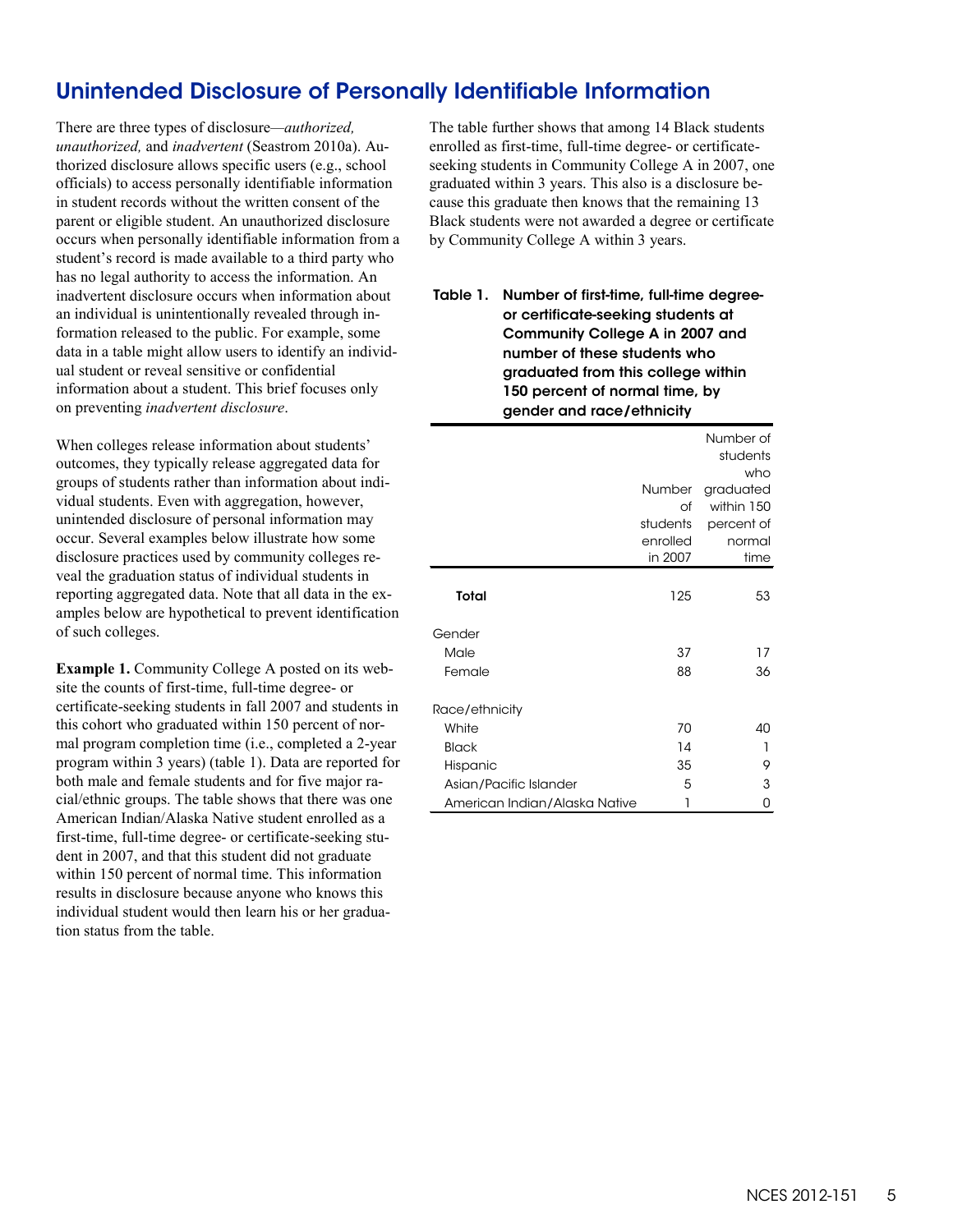**Example 2.** Community College B posted on its website the enrollment counts of first-time, full-time degree- or certificate-seeking students in 2007 and their graduation rates within 150 percent of normal program completion time (table 2). Though this table omitted the counts of students who graduated, the information on graduation rates can be recovered fully by multiplying the proportion of students who graduated by the number of students enrolled. The recovered data show that only one of three Asian/Pacific Islander male students who were enrolled as first-time, fulltime degree- or certificate-seeking students in Community College B in 2007 graduated from this college within 3 years. Anyone able to identify this graduate would then know that none of the other first-time, fulltime degree- or certificate-seeking Asian/Pacific Islander male students in the 2007 cohort graduated from this college within 3 years. The table also discloses that none of the American Indian/Alaska Native male students had graduated from Community College B within 150 percent of normal time.

Sometimes colleges publish student enrollment information and graduation rates in separate tables, often on different web pages or locations in a report (tables 3a and 3b). Anyone able to locate these tables, however, can reconstruct outcome results that potentially may lead to disclosures of personal or sensitive information about individual students.

#### Table 2. Number of first-time, full-time degree- or certificate-seeking students at Community College B in 2007 and percentage of these students who graduated from this college within 150 percent of normal time, by gender and race/ethnicity

|                               | Number of students<br>enrolled in 2007 | Percent of students who<br>graduated within 150<br>percent of normal time | Number of students who<br>graduated within 150<br>percent of normal time |
|-------------------------------|----------------------------------------|---------------------------------------------------------------------------|--------------------------------------------------------------------------|
| All students                  |                                        |                                                                           |                                                                          |
| Male                          | 461                                    | 41.6                                                                      | 192                                                                      |
| Female                        | 539                                    | 49.9                                                                      | 269                                                                      |
| White                         |                                        |                                                                           |                                                                          |
| Male                          | 368                                    | 45.4                                                                      | 167                                                                      |
| Female                        | 421                                    | 52.3                                                                      | 220                                                                      |
| <b>Black</b>                  |                                        |                                                                           |                                                                          |
| Male                          | 35                                     | 11.4                                                                      | $\overline{4}$                                                           |
| Female                        | 47                                     | 27.7                                                                      | 13                                                                       |
| Hispanic                      |                                        |                                                                           |                                                                          |
| Male                          | 53                                     | 37.7                                                                      | 20                                                                       |
| Female                        | 64                                     | 50.0                                                                      | 32                                                                       |
| Asian/Pacific Islander        |                                        |                                                                           |                                                                          |
| Male                          | $\mathsf 3$                            | 33.3                                                                      |                                                                          |
| Female                        | $\overline{7}$                         | 57.1                                                                      | $\overline{4}$                                                           |
| American Indian/Alaska Native |                                        |                                                                           |                                                                          |
| Male                          | $\overline{2}$                         | $0.0\,$                                                                   | $\mathbf 0$                                                              |
| Female                        | 0                                      | $\ddagger$                                                                |                                                                          |

†Not applicable.

NOTES: The shaded column displays data that are not publicly reported but can be derived from reported information in the table.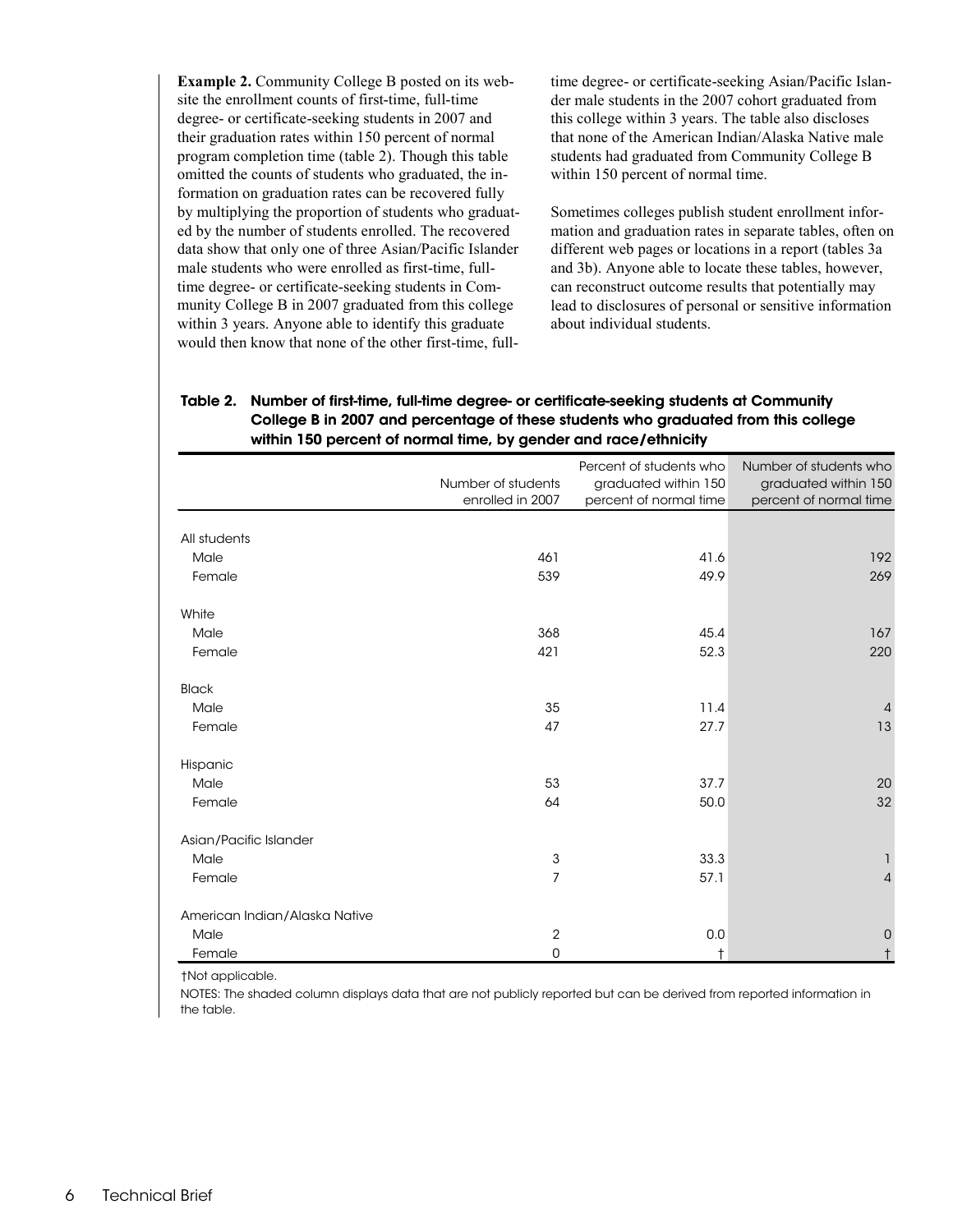| Table 3a. Demographic snapshot of students enrolled at |
|--------------------------------------------------------|
| Community College C in 2006                            |

|                               |              | First-time, full-time<br>degree- or<br>certificate-seeking |
|-------------------------------|--------------|------------------------------------------------------------|
|                               | All students | students                                                   |
| Total                         | 1,040        | 348                                                        |
| Gender                        |              |                                                            |
| Male                          | 456          | 128                                                        |
| Female                        | 584          | 220                                                        |
| Race/ethnicity                |              |                                                            |
| White                         | 779          | 316                                                        |
| <b>Black</b>                  | 224          | 23                                                         |
| Hispanic                      | 18           | 6                                                          |
| Asian/Pacific Islander        | 5            | $\overline{2}$                                             |
| American Indian/Alaska Native | 3            |                                                            |
| Unknown                       | 11           | 0                                                          |

#### Table 3b.—Percentage of 2006 first-time, full-time degree- or certificate-seeking students at Community College C who graduated from this college within 150 percent of normal time, by gender and race/ethnicity

|                               | Percent of       | Number of        |
|-------------------------------|------------------|------------------|
|                               | students who     | students who     |
|                               | graduated within | graduated within |
|                               | 150 percent of   | 150 percent of   |
|                               | normal time      | normal time      |
|                               |                  |                  |
| Total                         | 25.0             | 87               |
| Gender                        |                  |                  |
| Male                          | 12.5             | 16               |
| Female                        | 32.3             | 71               |
| Race/ethnicity                |                  |                  |
| White                         | 25.9             | 82               |
| <b>Black</b>                  | 8.7              | $\overline{2}$   |
| Hispanic                      | 16.7             | 1                |
| Asian/Pacific Islander        | 100.0            | $\overline{2}$   |
| American Indian/Alaska Native | 0.0              | Ω                |
| Unknown                       | Ť                |                  |

†Not applicable.

NOTE: Tables 3a and 3b are posted on different web pages. The shaded column displays data that are not publicly reported but can be derived from reported information in tables 3a and 3b.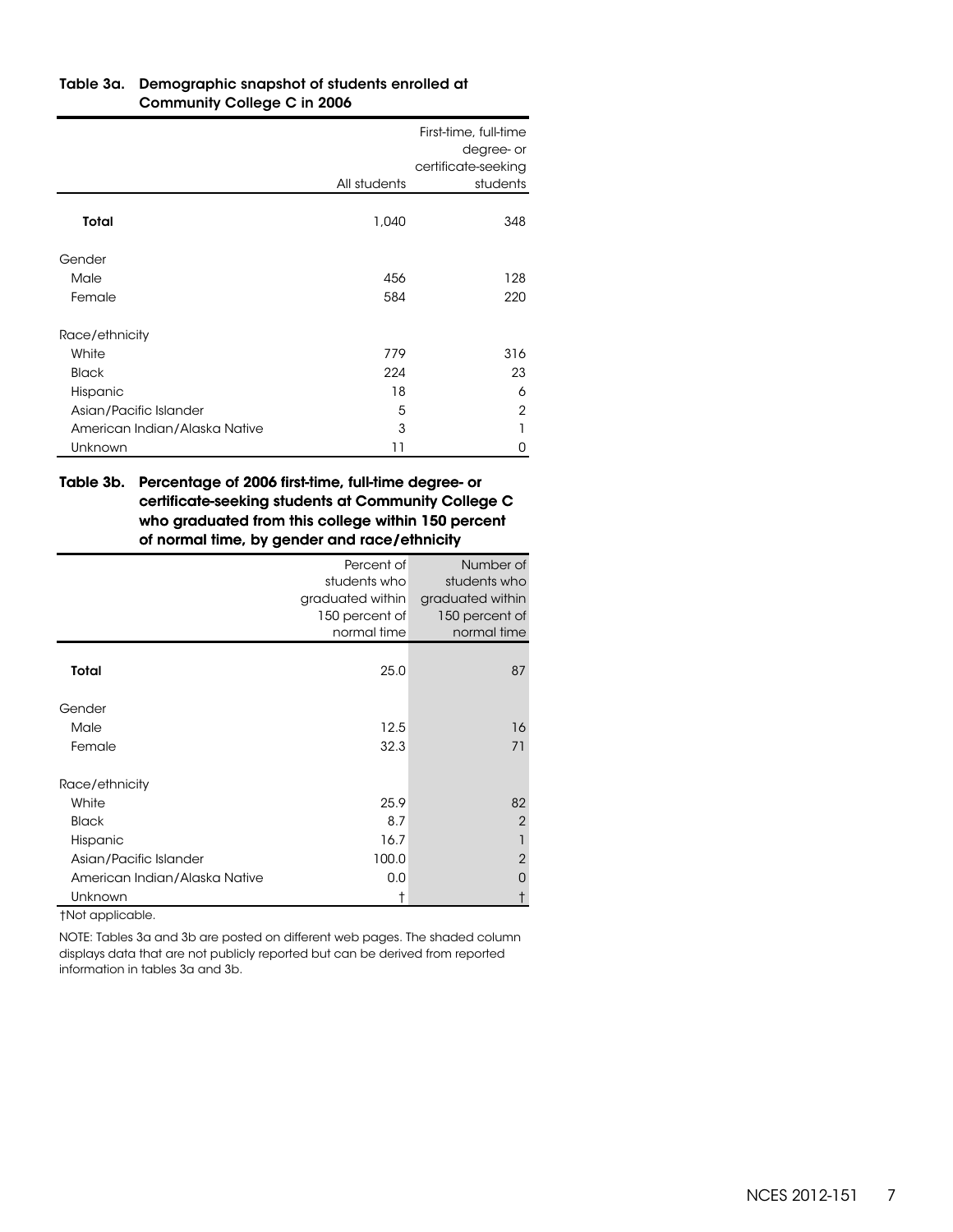# Practices That Mitigate Disclosure Risk

Adapted from *Statistical Methods for Protecting Personally Identifiable Information in Aggregate Reporting*  (Seastrom 2010b), this section discusses several practices that can help prevent the unintentional disclosure of personal information. The first practice involves not publishing any of the student counts. The second practice calls for suppressing small groups, as well as at least one more group related to the suppressed small groups to prevent the recovery of the suppressed results for the small groups. The third practice involves recoding results into a range to avoid disclosing that a small number of students have or do not have a specific outcome (e.g., graduated from college).

Each of these practices results in some loss of information. These practices are developed on the principle of maximizing the amount of information that can be safely released while protecting individual student privacy. Each practice used alone may not entirely avoid potential disclosure, but used in combination, they may provide improved protection for personal information when postsecondary institutions disclose information about graduation rates. Finally, it is important to note that the practices proposed below are suggestive, and institutions are not required to adopt them, although they are responsible for adhering to the confidentiality requirements of FERPA when disclosing graduation rates.

#### Not Publishing Counts

While HEOA does not require disclosing enrollment and graduation counts, many postsecondary institutions post these data on their websites. Publishing detailed counts for small numbers of students within a subgroup can jeopardize student privacy because it increases the risk of unintentionally identifying individual students. To mitigate this risk, institutions can publish graduation rates only as percentages without publishing underlying counts of students in the cohort and subgroups. Using this strategy, the example in table 4 includes only graduation rates and excludes detailed counts of students who graduated.

To provide additional safeguards, institutions can also consider rounding graduation rates into whole numbers. This is a useful strategy, particularly when disclosing graduate rates for small groups. Because small groups can only support a relatively small number of exact graduation rates (e.g., an enrollment of 10 students can only support 11 possible graduation rates), reporting graduation rates with decimal place precision may disclose information. Rounding the rates to whole numbers would decrease the precision in the rates and introduce additional protection (Federal Committee on Statistical Methodology 2005).

|                                                    |                                                                             |                                                                              | After removing<br>counts and                                                 |
|----------------------------------------------------|-----------------------------------------------------------------------------|------------------------------------------------------------------------------|------------------------------------------------------------------------------|
|                                                    | Before removing counts                                                      |                                                                              | rounding percents                                                            |
|                                                    | Number of students<br>who graduated<br>within 150 percent<br>of normal time | Percent of students<br>who graduated<br>within 150 percent<br>of normal time | Percent of students<br>who graduated<br>within 150 percent<br>of normal time |
| Total                                              | 148                                                                         | 40.3                                                                         | 40                                                                           |
| Gender                                             |                                                                             |                                                                              |                                                                              |
| Male                                               | 68                                                                          | 52.3                                                                         | 52                                                                           |
| Female                                             | 80                                                                          | 33.8                                                                         | 34                                                                           |
| Race/ethnicity                                     |                                                                             |                                                                              |                                                                              |
| White                                              | 99                                                                          | 52.9                                                                         | 53                                                                           |
| <b>Black</b>                                       | 15                                                                          | 19.7                                                                         | 20                                                                           |
| Hispanic                                           | 12                                                                          | 22.2                                                                         | 22                                                                           |
| Asian/Pacific Islander                             | 20                                                                          | 48.8                                                                         | 49                                                                           |
| American Indian/Alaska Native                      | $\overline{2}$                                                              | 12.4                                                                         | 12                                                                           |
| Financial aid                                      |                                                                             |                                                                              |                                                                              |
| Pell Grant recipients                              | 40                                                                          | 40.8                                                                         | 41                                                                           |
| Subsidized Stafford Loan recipients                | 9                                                                           | 21.4                                                                         | 21                                                                           |
| Received neither Pell nor subsidized Stafford Loan | 99                                                                          | 43.6                                                                         | 44                                                                           |

#### Table 4. Percentage of 2006 first-time, full-time degree- or certificate-seeking students at Community College D who graduated from this college within 150 percent of normal time, by gender, race/ethnicity, and financial aid

NOTE: The shaded columns display data that are not publicly reported.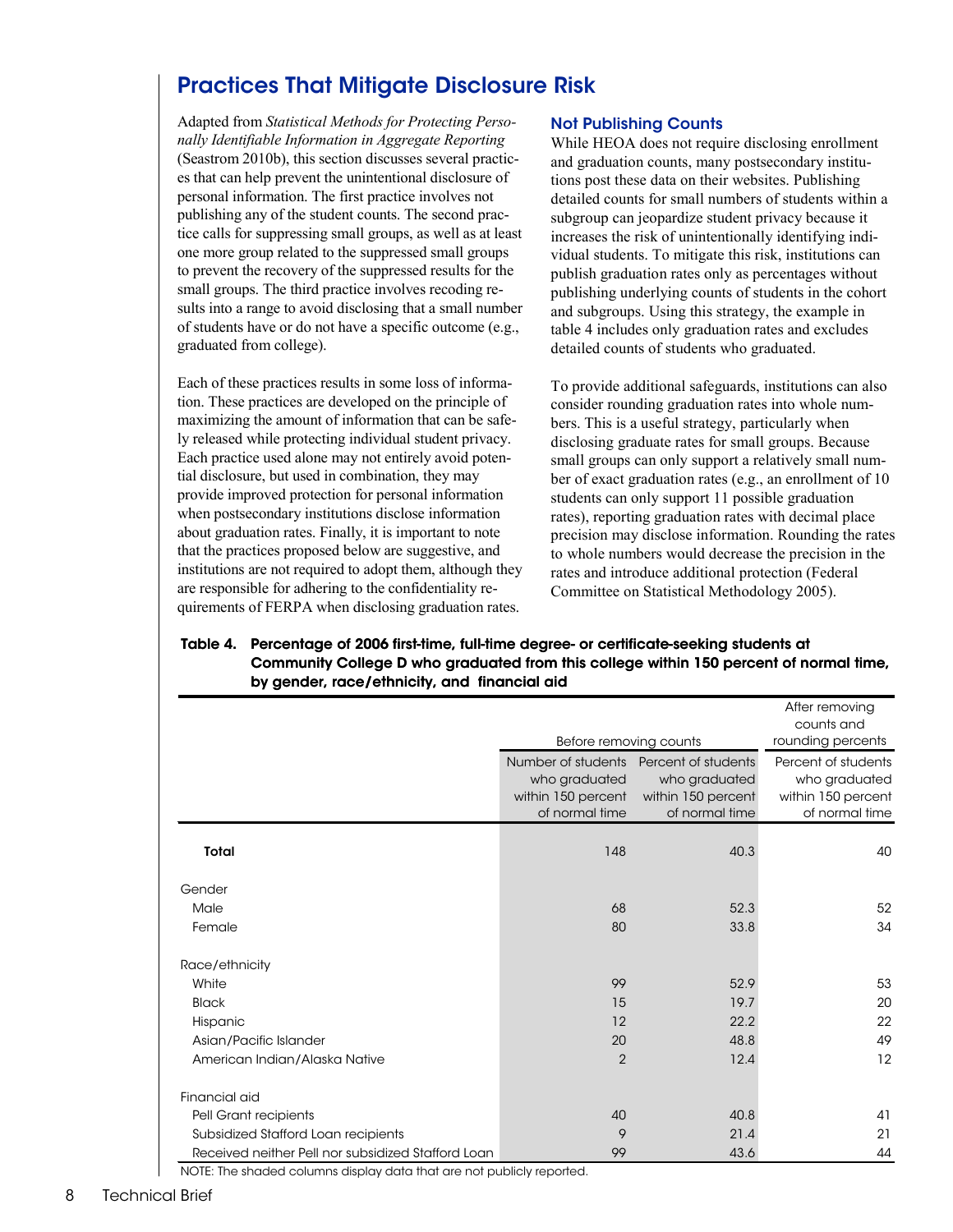#### Suppressing Results for Small Groups

 Sometimes postsecondary institutions may want to this, institutions should first establish a minimum come measures for any group of a size less than this publish enrollment counts of a cohort as contextual information when releasing graduation rate data.<sup>10</sup> In such cases, colleges can suppress graduation rate data for small groups, since publishing results for such groups can increase the risk of unintentionally releasing individually identifiable information (Federal Committee on Statistical Methodology 2005). To do number of students in a group for privacy protection (e.g., 10 students) and then suppress results for outestablished minimum number.

 Sometimes suppression of a small subgroup alone may not be sufficient because information for a suppressed group could be recovered by simple calculations such as subtraction from the marginal total. For example, one

 the number of male students from the total number of students. To prevent such data recovery, institutions related to the suppressed small subgroup. This method is is, a subgroup of a size less than the established mini- mum number for disclosure is suppressed, and one (or more) of the other subgroups that combine with the small subgroup to account for a larger share of the stucan derive the number of female students by subtracting should apply suppression to at least one other subgroup commonly known as complementary suppression. That dents in the overall group is also suppressed (e.g., suppressing data for Hispanics due to the small size and complementarily suppressing data for a related subgroup, such as Blacks, to prevent data recovery).

The example in table 5 illustrates this approach. After a minimum reporting size of 10 is applied, the data for American Indian/Alaska Native students are suppressed. Suppressing data only for this subgroup,

| Table 5. Number of first-time, full-time degree- or certificate-seeking students at Community |
|-----------------------------------------------------------------------------------------------|
| College E in 2006 and percentage of these students who graduated from this college            |
| within 150 percent of normal time, by gender, race/ethnicity, and financial aid               |

|                                      |          |                     |            | After suppression of a |                          |                     |
|--------------------------------------|----------|---------------------|------------|------------------------|--------------------------|---------------------|
|                                      |          |                     |            |                        | small subgroup,          |                     |
|                                      |          |                     |            |                        | complementary            |                     |
|                                      |          |                     |            |                        | suppression of a related |                     |
|                                      |          |                     |            | After suppression of a | subgroup, and rounding   |                     |
|                                      |          | Before suppression  |            | small subgroup         | percents                 |                     |
|                                      |          | Percent of          | Percent of |                        |                          | Percent of          |
|                                      |          | Number students who |            | Number students who    |                          | Number students who |
|                                      | of       | graduated           | of         | graduated              | of                       | graduated           |
|                                      | students | within 150          | students   | within 150             | students                 | within 150          |
|                                      | enrolled | percent of          | enrolled   | percent of             | enrolled                 | percent of          |
|                                      | in 2006  | normal time         | in 2006    | normal time            | in 2006                  | normal time         |
|                                      |          |                     |            |                        |                          |                     |
| Total                                | 367      | 40.0                | 367        | 40.0                   | 367                      | 40                  |
| Gender                               |          |                     |            |                        |                          |                     |
| Male                                 | 130      | 51.3                | 130        | 51.3                   | 130                      | 51                  |
| Female                               | 237      | 33.8                | 237        | 33.8                   | 237                      | 34                  |
| Race/ethnicity                       |          |                     |            |                        |                          |                     |
| White                                | 191      | 51.9                | 191        | 51.9                   | 191                      | 52                  |
| <b>Black</b>                         | 76       | 19.7                | 76         | 19.7                   | 76                       | 20                  |
| Hispanic                             | 54       | 22.2                | 54         | 22.2                   | 54                       | 22                  |
| Asian/Pacific Islander               | 41       | 48.8                | 41         | 48.8                   | $({}^{1})$               | $\binom{1}{2}$      |
| American Indian/Alaska Native        | 5        | 20.0                | $({}^{1})$ | $\binom{1}{2}$         | $({}^{1})$               | $({}^{1})$          |
|                                      |          |                     |            |                        |                          |                     |
| Financial aid                        |          |                     |            |                        |                          |                     |
| Pell Grant recipients                | 98       | 40.8                | 98         | 40.8                   | 98                       | 41                  |
| Subsidized Stafford Loan recipients  | 42       | 21.4                | 42         | 21.4                   | 42                       | 21                  |
| Received neither Pell nor subsidized |          |                     |            |                        |                          |                     |
| Stafford Loan                        | 227      | 43.3                | 227        | 43.3                   | 227                      | 43                  |

<sup>1</sup>Suppressed to protect student privacy.

NOTE: The shaded columns display data that are not publicly reported.

<span id="page-8-0"></span> 10 Detailed student enrollment data for individual institutions also can be easily retrieved from the IPEDS database.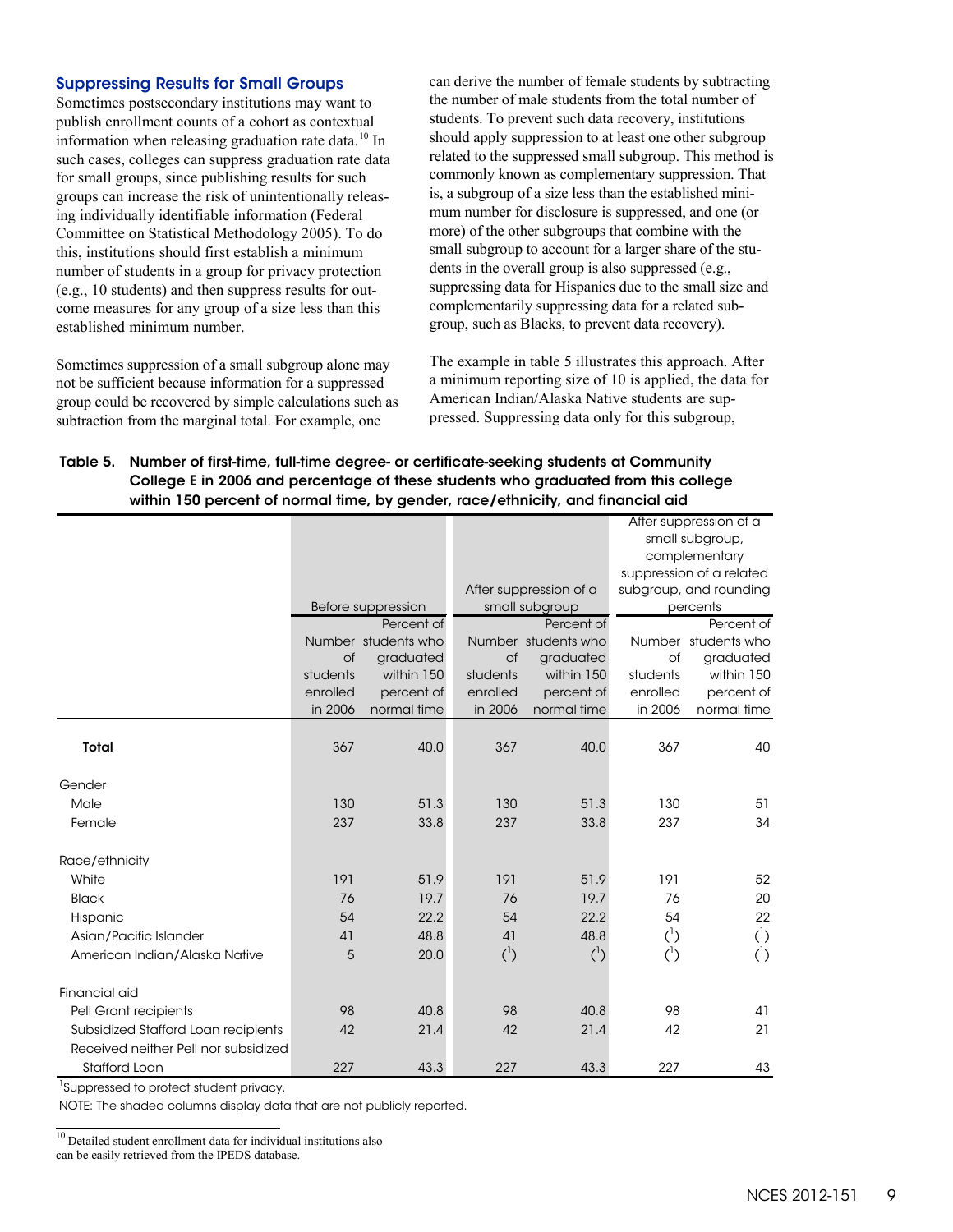however, is inadequate to conceal the fact that one American Indian/Alaska Native student graduated because this information can be recovered by using the following calculations: (1) multiply the total number of enrolled students (367) by the overall graduation rate (40 percent) to obtain the total number of graduates  $(147)$ ;  $(2)$  use the same method to obtain the number of graduates among Whites (99), Blacks (15), Hispanics (12), and Asians/Pacific Islanders (20); and (3) subtract from the total number of graduates the numbers of graduates in other racial/ethnic subgroups to obtain the number of American Indian/Alaska Native graduates  $(147-99-15-12-20=1)$ . To prevent recovery of the suppressed data, complementary suppression of a related subgroup (e.g., Asian/Pacific Islander students in this example) is necessary. With this additional suppression, it is impossible for anyone to recover the suppressed result for American Indian/Alaska Native students.

#### Recoding Into Ranges

Recoding low or high graduation rates into ranges is another approach to protecting data from disclosure in cases where institutions want to publish enrollment counts as contextual information for graduation rate data. For example, instead of showing a graduation rate of 3 percent, an institution can bottom code<sup>[11](#page-9-0)</sup> this rate to "< 5 percent." Conversely, an institution can top code<sup>[12](#page-9-1)</sup> a graduation rate of 98 percent to  $\degree$  > 95 percent." These types of recoding typically are done to avoid disclosure of the fact that very few or none of the students in a group or nearly all of the students in a group have a particular outcome (e.g., graduated from college).

The extent of recoding required to protect small groups is related to the size of the group, with a larger recoded range required for smaller groups. For the purpose of protecting personally identifiable information, results based on the experience of one student should not be disclosed. The minimum goal is to ensure that each recoded range includes at least two students (Seastrom 2010b). For example, with a group of 10 to 19 students, any graduation rates that are 10 percent or lower are based on one student in the group (e.g., one graduate out of 19 students results in a 5 percent of graduation rate and one graduate out of 10 students results in a 10 percent of graduation rate). In other words, even reporting graduation rates in a range of " $\leq 10$  percent" would reveal that there is at most one graduate in the group of 10 to 19 students. Thus, a larger recoded range is required to avoid such disclosure. In this case, with counts of 10 to 19 students, an institution can recode any graduation rates of 20 percent or below into the range of "≤20 percent" to ensure that the rates based on 0 to 1 students are protected.

Conversely, if the institution publishes a graduation rate of 95 percent for a subgroup of 20 students, it would reveal that 19 out of 20 students graduated and one student failed to graduate. This would be a disclosure. Thus, in this case, an institution can recode any graduation rates of 80 percent or more into the range of "≥ 80 percent" to protect disclosure of the small number of students who did not graduate.

Adapted from *Statistical Methods for Protecting Personally Identifiable Information in Aggregate Reporting* (Seastrom 2010b), the following recoding ranges are recommended when institutions disclose graduation rates for groups of various sizes.<sup>[13](#page-9-1)</sup> The recoding ensures that each recoded range includes at least two students.

- For groups of 10 to 20 students, recode graduation rates that are 20 percent or less into the range of "≤ 20 percent" to protect rates that are based on 0 to 2 graduates; and recode graduation rates that are 80 percent or more into the range of " $\geq 80$  percent" to protect rates where small numbers of students do not graduate.
- For groups of 21 to 40 students, recode graduation rates that are 10 percent or less into the range of "≤ 10 percent" to protect rates that are based on 0 to 2 graduates; and recode graduation rates that are 90 percent or more into the range of " $\leq 90$  percent" to protect rates where small numbers of students do not graduate.
- For groups of 41 to 100 students, recode graduation rates that are 5 percent or less into the range of " $\leq$  5 percent" to protect rates that are based on 0 to 2 graduates; and recode graduation rates that are 95 percent or more into the range of " $\geq$  95 percent" to protect rates where small numbers of students do not graduate.
- For groups of 101 to 300 students, recode graduation rates that are 2 percent or less into the range of " $\leq$  2 percent" to protect rates that are based on 0 to 2 graduates; and recode graduation rates that are 98 percent or more into the range of " $\geq$  98 percent" to protect rates where small numbers of students do not graduate.
- For groups of more than 300 students, recode graduation rates that are 1 percent or less into the range of " $\leq$  1 percent" to protect rates that are based on 0 to 2 graduates; and recode graduation rates that are 99 percent or more into the range of "≥ 99 percent" to protect rates where small numbers of students do not graduate.

<span id="page-9-0"></span><sup>&</sup>lt;sup>11</sup> Bottom coding refers to reporting values under a set value as less than that value (Seastrom 2010b). The mass contract of the set value as greater than Top coding refers to reporting values over a set value as greater

<span id="page-9-1"></span>than that value (Seastrom 2010b).

 $13$  For groups of fewer than 10 students, the general approach, as suggested above, is to suppress results.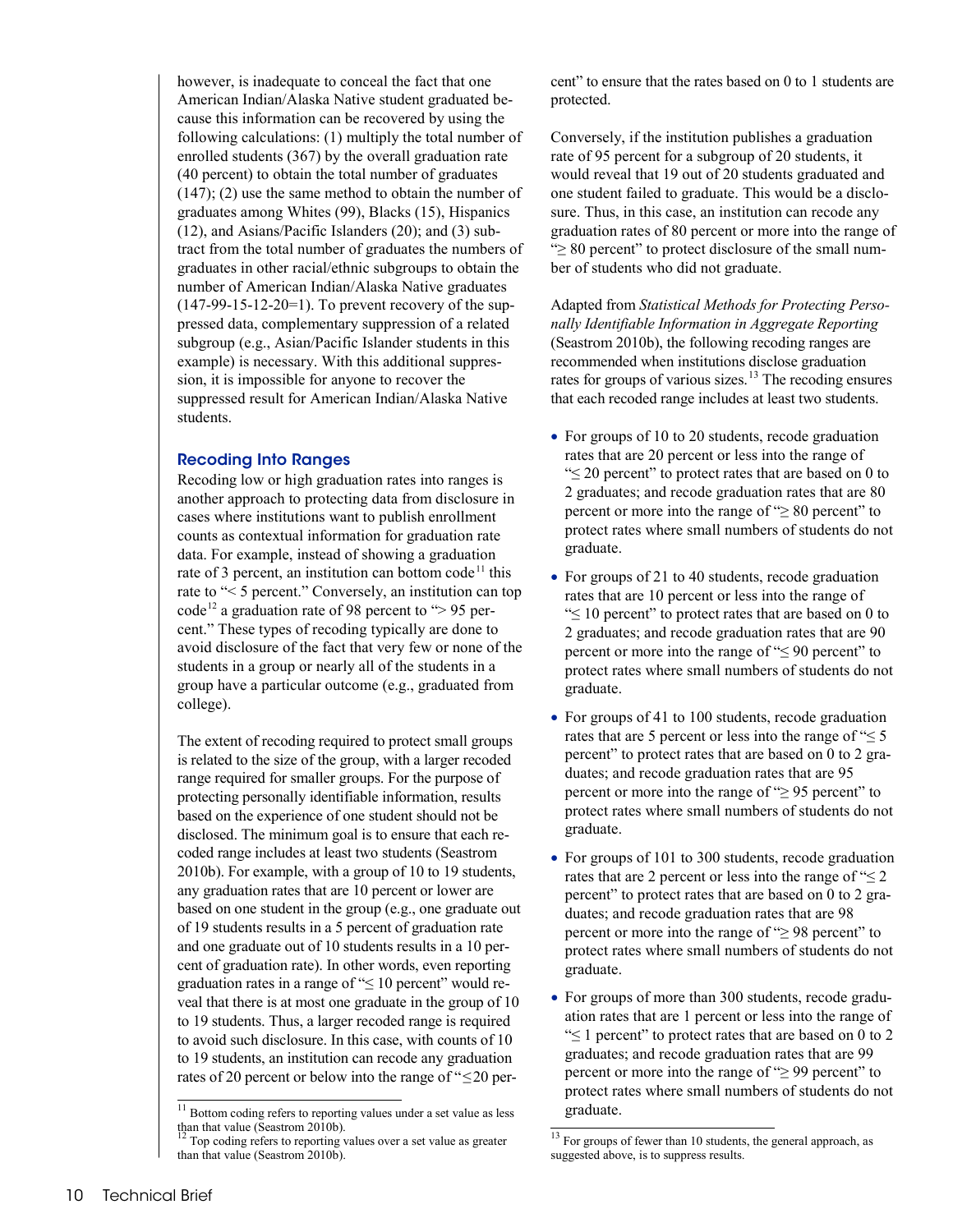The example in table 6 illustrates data disclosure protection using this approach. Since there are fewer than 10 American Indian/Alaska Native students, the graduation rate is suppressed. To prevent recovery of the suppressed data, the graduate rate for Asian/Pacific Islander students is also suppressed (i.e., complementary suppression). Given that 2 out of 58 Hispanic students graduated, the graduation rate (3 percent) is recoded to "≤ 5 percent." Furthermore, since 21 out of 22 students who received subsidized Stafford loans graduated, the graduation rate (96 percent) is recoded to "≥ 90 percent."

#### Table 6. Number of first-time, full-time degree- or certificate-seeking students at Community College F in 2007 and percentage of these students who graduated from this college within 150 percent of normal time, by gender, race/ethnicity, and financial aid

|                                                    |                |                                  |               |                   | After suppression of a |  |
|----------------------------------------------------|----------------|----------------------------------|---------------|-------------------|------------------------|--|
|                                                    |                |                                  |               | small subgroup,   |                        |  |
|                                                    |                |                                  | complementary |                   |                        |  |
|                                                    |                |                                  |               | suppression of a  |                        |  |
|                                                    |                |                                  |               | related subgroup, |                        |  |
|                                                    |                |                                  |               | recoding, and     |                        |  |
|                                                    |                | Before suppresssion and recoding |               | rounding percents |                        |  |
|                                                    |                | Number of                        | Percent of    |                   | Percent of             |  |
|                                                    |                | Number students who students who |               |                   | Number students who    |  |
|                                                    | of             | graduated                        | graduated     | of                | graduated              |  |
|                                                    | students       | within 150                       | within 150    | students          | within 150             |  |
|                                                    | enrolled       | percent of                       | percent of    | enrolled          | percent of             |  |
|                                                    | in 2007        | normal time                      | normal time   | in 2007           | normal time            |  |
|                                                    |                |                                  |               |                   |                        |  |
| Total                                              | 336            | 50                               | 14.9          | 336               | 15                     |  |
| Gender                                             |                |                                  |               |                   |                        |  |
| Male                                               | 130            | 16                               | 12.3          | 130               | 12                     |  |
| Female                                             | 206            | 34                               | 16.5          | 206               | 17                     |  |
| Race/ethnicity                                     |                |                                  |               |                   |                        |  |
| White                                              | 186            | 36                               | 19.4          | 186               | 19                     |  |
| <b>Black</b>                                       | 63             | 10                               | 15.9          | 63                | 16                     |  |
| Hispanic                                           | 58             | $\overline{2}$                   | 3.4           | 58                | $\leq 5$               |  |
| Asian/Pacific Islander                             | 22             | $\overline{1}$                   | 4.5           | $(^{1})$          | $(^{1})$               |  |
| American Indian/Alaska Native                      | $\overline{7}$ | 1                                | 14.3          | $(^{1})$          | $(^{1})$               |  |
| Financial aid                                      |                |                                  |               |                   |                        |  |
| Pell Grant recipients                              | 98             | 6                                | 6.1           | 98                | 6                      |  |
| Subsidized Stafford Loan recipients                | 22             | 21                               | 95.5          | 22                | $\geq 90$              |  |
| Received neither Pell nor subsidized Stafford Loan | 216            | 23                               | 10.6          | 216               | 11                     |  |

<sup>1</sup>Suppressed to protect student privacy.

NOTE: The shaded columns display data that are not publicly reported.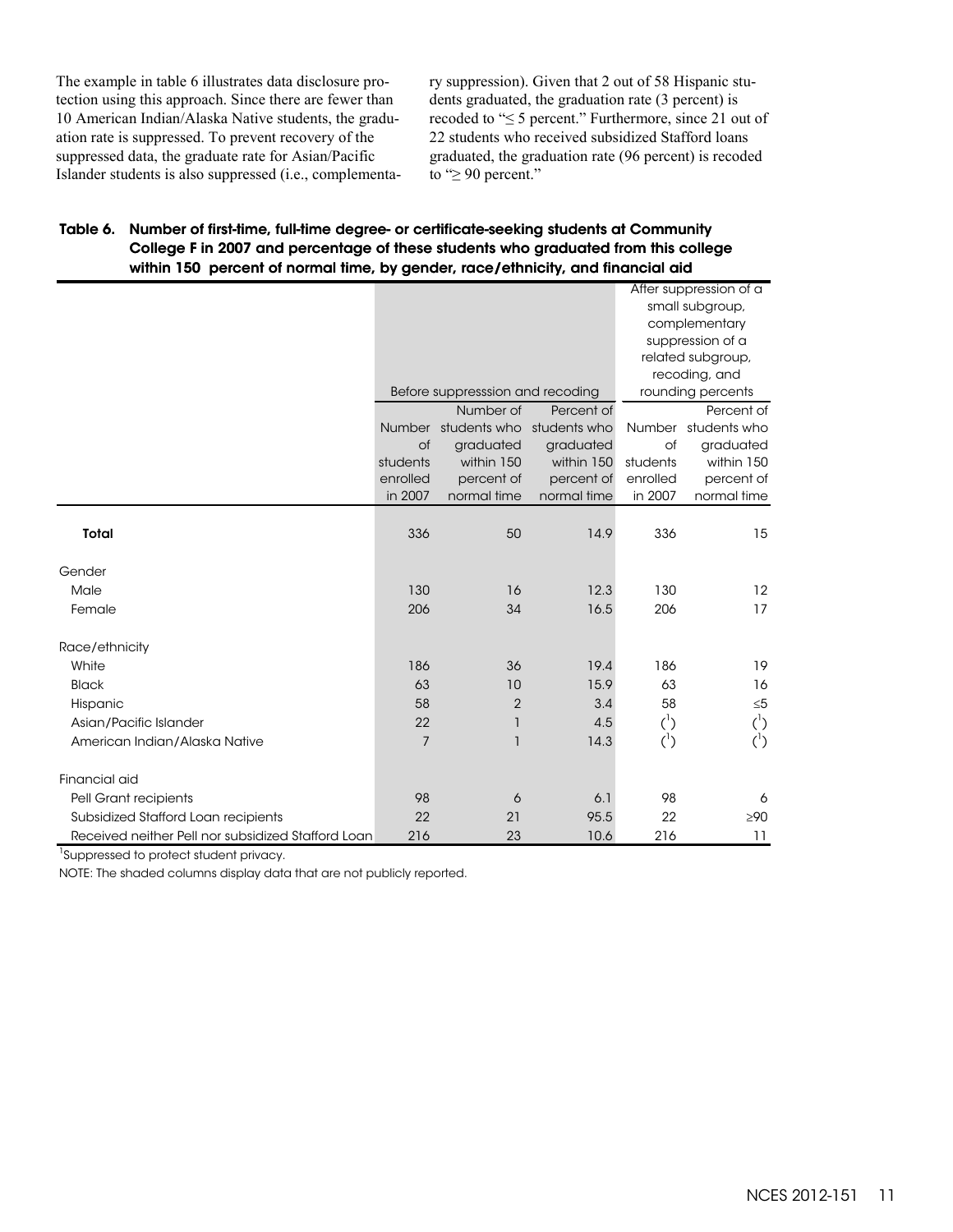## Disclosure Rules

Drawing upon the disclosure prevention practices discussed above, this brief recommends several disclosure rules that postsecondary institutions can use to release graduation rates to the public. These rules were developed on the principle of maximizing the amount of information to be disclosed in compliance with HEOA while protecting student privacy. These rules were also developed to provide a relatively straightforward set of disclosure rules that can be implemented easily. Another goal of these rules, echoing the suggestion by NPEC (2009) on how to disclose HEOA-required information, is to maximize uniformity in disclosure practices across institutions to facilitate crossinstitution comparisons.

Rules 1 and 2 are general rules. Rule 3 is guided by the number of students in the underlying group.

**Rule 1**. *Do not publish detailed student counts when disclosing graduation rates*. Round graduation rates into whole numbers to decrease the risk of disclosure.

**Rule 2**. *Use a minimum of 10 students for the reporting group size limitation*. Suppress results for all subgroups with fewer than 10 students and suppress at least one subgroup (regardless of size) related to the suppressed small subgroup.

**Rule 3**. *Recode small and large graduation rates based on the group size*. The recoding range depends on the group size; smaller groups require larger ranges (see the recoding rules above).

### Summary

Starting in academic year 2011–12, all 2-year degreegranting institutions participating in Title IV federal student aid programs are required to disclose the graduation rates of first-time, full-time degree- or certificate-seeking undergraduate students disaggregated by gender, by each major racial and ethnic subgroup, and by receipt of federal Pell grants or subsidized Stafford loans. A review of data disclosure practices currently used by many 2-year institutions indicates that a majority do not implement protective measures when releasing data on graduation rates either on their website or in downloadable reports. This brief demonstrates how the unintended disclosure of personal information can occur even in summary statistics.

Building on recommendations for privacy protection in reporting student outcome measures at the elementary

and secondary levels (Seastrom 2010b), this brief identifies several practices to avoid unintended disclosure of personally identifiable information in the context of postsecondary education. These practices include establishing minimum cell sizes; publishing graduation rates with no detailed underlying counts; rounding graduation rates into whole numbers; suppressing small groups; and recoding rates based on fewer than two graduates into ranges. These practices are used as the basis for three recommended disclosure rules that are relatively straightforward and easily implemented.

There are multiple approaches to statistical data protection. For readers interested in learning more about the topic of statistical data protection, please see Duncan, Jabine, and de Wolf (1993); Willenborg and De Waal (2001); and Federal Committee on Statistical Methodology (2005).